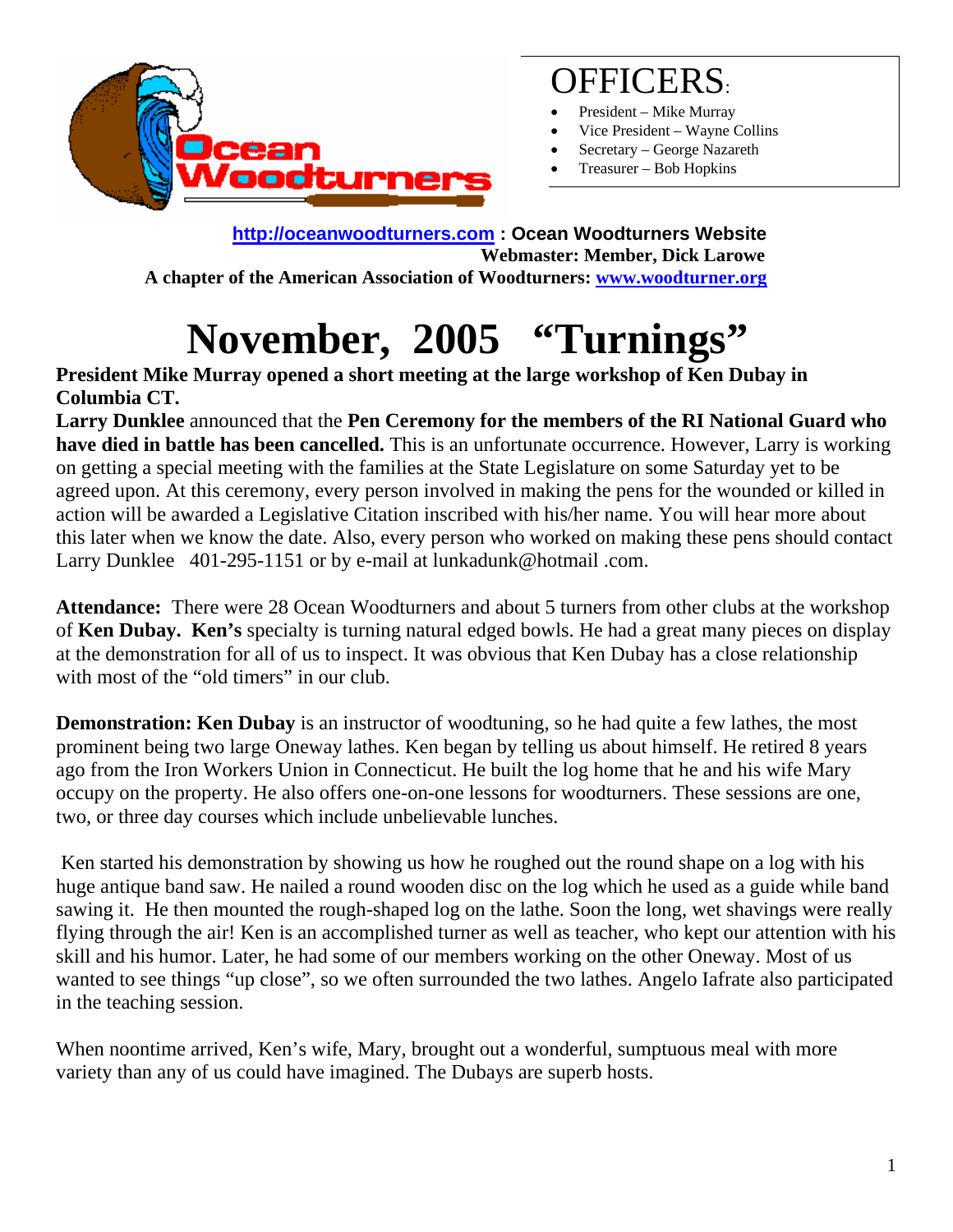In the afternoon we were able to see Ken use his vacuum chucking device, which held the bowl so forcefully that it was impossible to pry the bowl from the chuck. This was a fast and easy way to turn the bottom of a bowl. It is something that I have read about, but had never actually seen in action.

Since I had to make a 5 o'clock Mass in Cumberland, I left at 2:00 PM. My roving reporter, Bernie Feinerman, e-mailed me the news that after most of our members had left, Corey Anderson, the president of the Central Connecticut Woodturners stopped by and proceeded to give a detailed demonstration and review of coring using the Oneway coring device.

All in all, it was a great day for all those who attended. Ken Dubay is a delightful man who enjoys life to its fullest. His affectionate nature can be felt by all who are around him.

**Master Woodturner, Ken Dubay, offers one, two or three day courses (860-228-2695) Lunch and all materials are included Take it from those who have taken his course, the lunch alone is well worth it Ken specializes in natural-edge turnings Kenneth Dubay Overhill Turnings 154 Route 6 Columbia, CT 06237** 



**Ken Dubay's "French" chain saw – A testament to his sense of humor**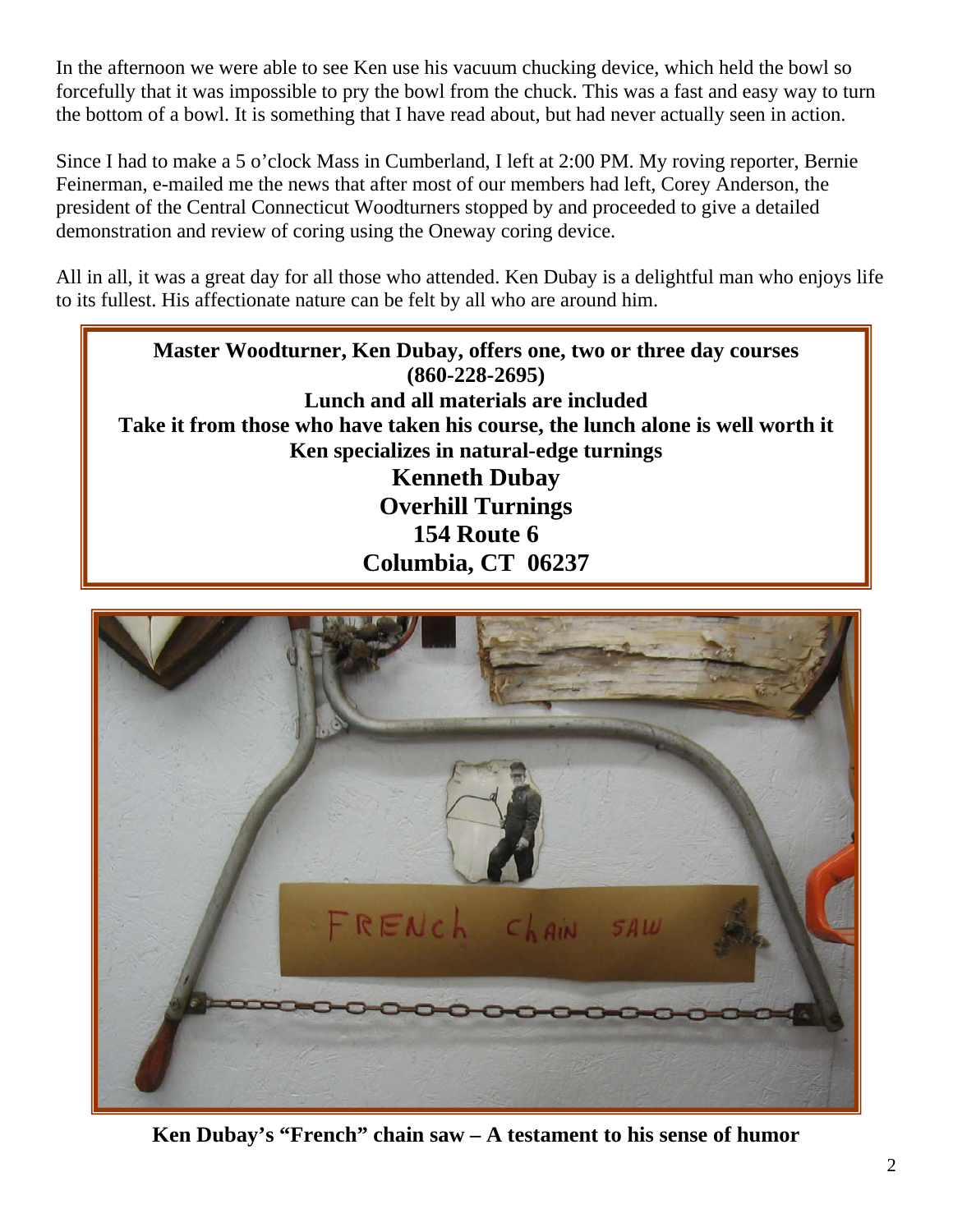

**The inside of Ken's large, free-standing workshop. Notice the turnings in the back** 



**Some of our interested members getting "up close"**